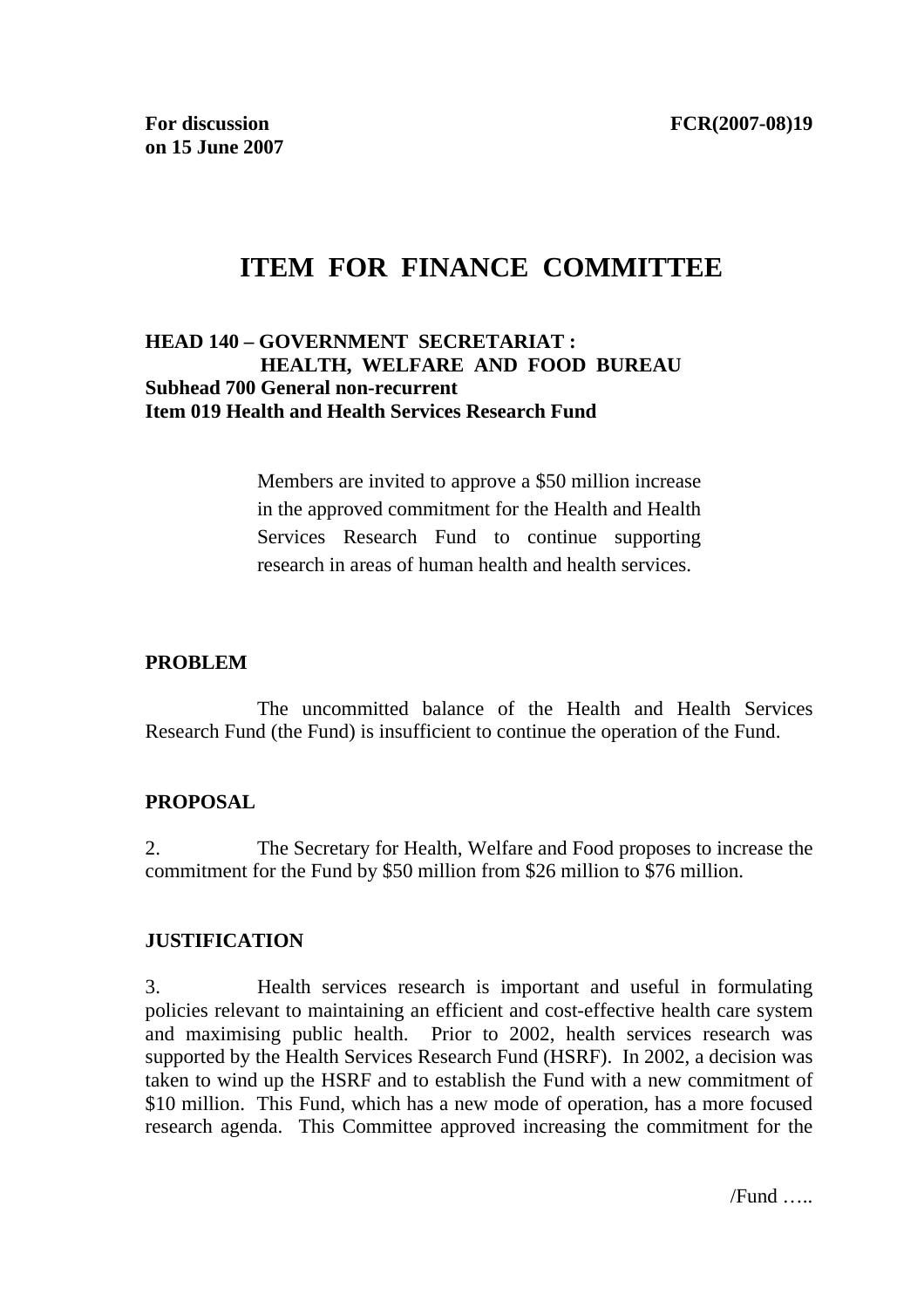Fund by \$16 million to \$26 million in February 2005. Up to now, only a few of the projects funded in the first year have been completed (see paragraph 12) and the critical mass needed for an evaluation of their impact is not yet available. However, since the Fund was built upon the foundation of the former HSRF with a refinement of the aims and mode of operation, outcomes of the HSRF-supported projects can serve as indicators of the impact potentially achievable by the Fund.

4. In 2006, the Research Office of the Health, Welfare and Food Bureau evaluated the impact of research projects supported by HSRF using a "payback framework" – an internationally recognised measure of health research activities developed by the Health Economics Research Group at Brunel University, UK. The payback framework identifies key areas to assess the value for money invested in research funding. Principal investigators of 178 completed projects (i.e. about 85% of the total number of projects supported by the HSRF) participated in the study and reported the impacts of HSRF-supported research as described in paragraphs 5 to 11 below.

### *Health services research has helped to support health policy formulation and health care services delivery*

5. More than one third (35.4%) of the projects supported by the HSRF reported impact on informing policy through production of new or revised treatment guidelines, treatment protocols, reference standards, and Cochrane reviews<sup>1</sup>. In addition, many projects led to the participation of the principal investigators in health-related policy/advisory committees.

6. Notable examples of projects influencing policy and practice include (a) revamping of cervical screening services for women's health, (b) improvement of clinical treatment of ulcer patients by introducing triple therapy, (c) re-orientation of healthcare delivery by publicising triage system to reduce the inappropriate use of Accident and Emergency services, (d) demonstration of the harm of tobacco use and benefits of smoking prevention/cessation/reduction programmes in the local setting, and (e) improvement of the quality of elderly care by preventing hip fractures.

/*Health* …..

<sup>1</sup> Cochrane reviews is an internationally regarded source of evidence about the effectiveness of healthcare interventions.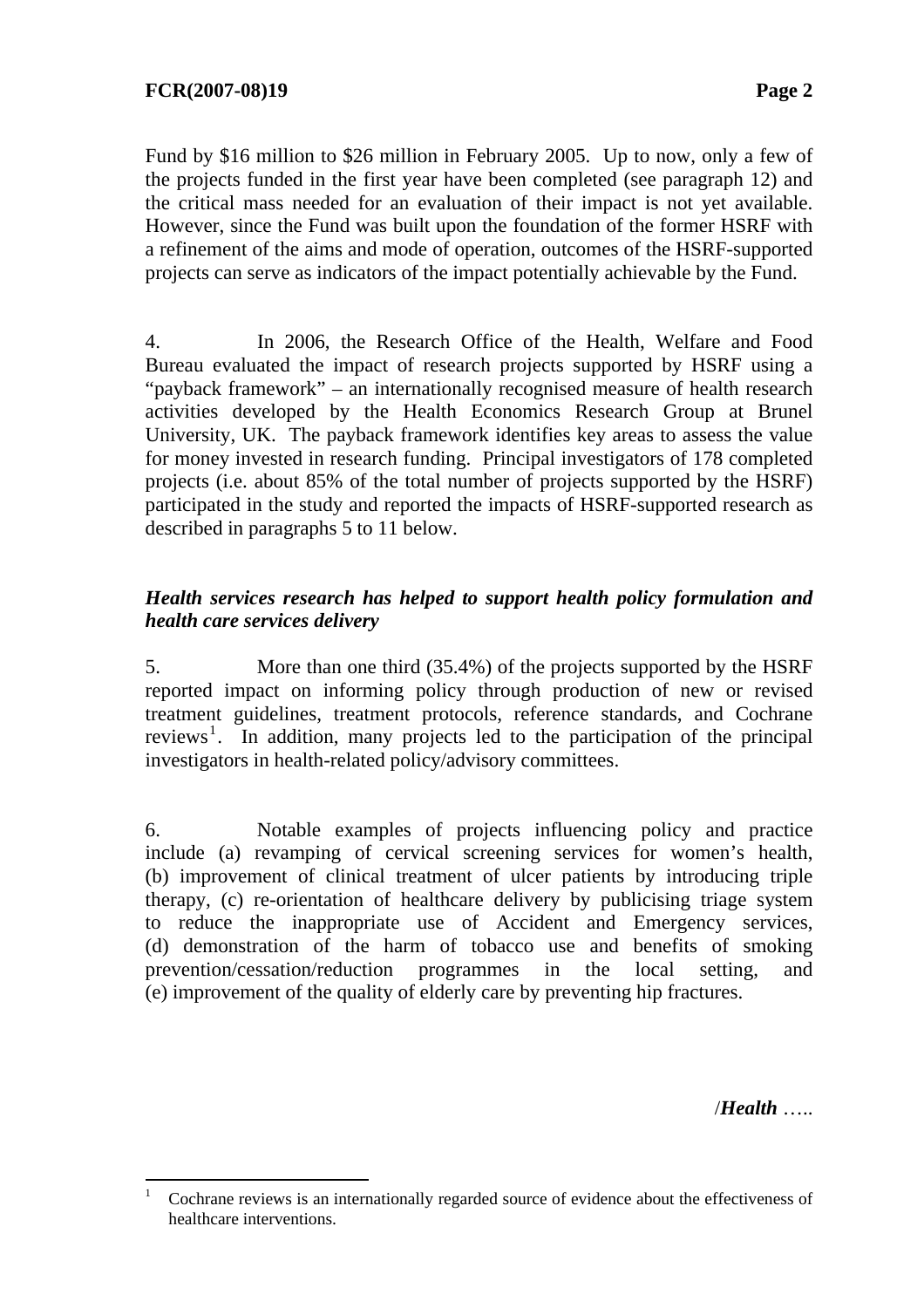$\overline{a}$ 

### *Health services research has generated critical mass of health-related knowledge*

7. The majority (86.5%) of HSRF-supported projects reported publication of research findings. The mean number of publications per project was 5.4, with 70.8% reporting peer-reviewed publications. A good proportion (18.6%) of the peer reviewed publications were published in one of the top three journals of their respective subject categories or in journals with impact factors greater than  $7^2$ . This reflects the high quality of research projects supported by the HSRF. The productivity of the HSRF in terms of number and quality of publications is testament to its usefulness to the health services research community and its potential to influence and direct health care policy. We expect similar levels of public dissemination of research findings from continued support of the Fund.

### *Increased health services research capacity and created strategic reserve of talent*

8. Support for health services research has been instrumental in building research capacity and infrastructure in Hong Kong. Under the HSRF, several hundred young talents (approximately two new research-related personnel are recruited for each funded project) were recruited and trained in scientific and healthcare-related research techniques. These young researchers together with the established researchers in the universities and health sector form a pool of highly skilled staff engaged in health and health services research. The high requirements imposed on the funded projects have helped to improve the skills of the researchers involved. This is evidenced by the fact that the work related to funded projects has enabled research staff to gain promotion at their institutions. Career advancement of research team members was reported for 34.3% (61 of 178) of projects; of these, 13.2% of the respondents considered the influence of the projects supported by the HSRF on their promotion as "considerable". Acquisition of higher qualifications was reported for 38.2% (68 of 178) of projects; of these, 57.3% of the respondents considered the influence of HSRF-supported projects as "considerable". These highly skilled talents form an important strategic research asset for Hong Kong. We expect similar benefits in staff recruitment, training and promotion to accrue from the Fund.

/9. …..

<sup>2</sup> Impact factor is a measure of the citations to science and social science journals, and is considered as one of the indicators of the importance of a journal. According to the latest journal citation reports, only 182 of the 6088 scientific journals indexed by the Institute for Scientific Information achieved an impact factor of 7.0 or above.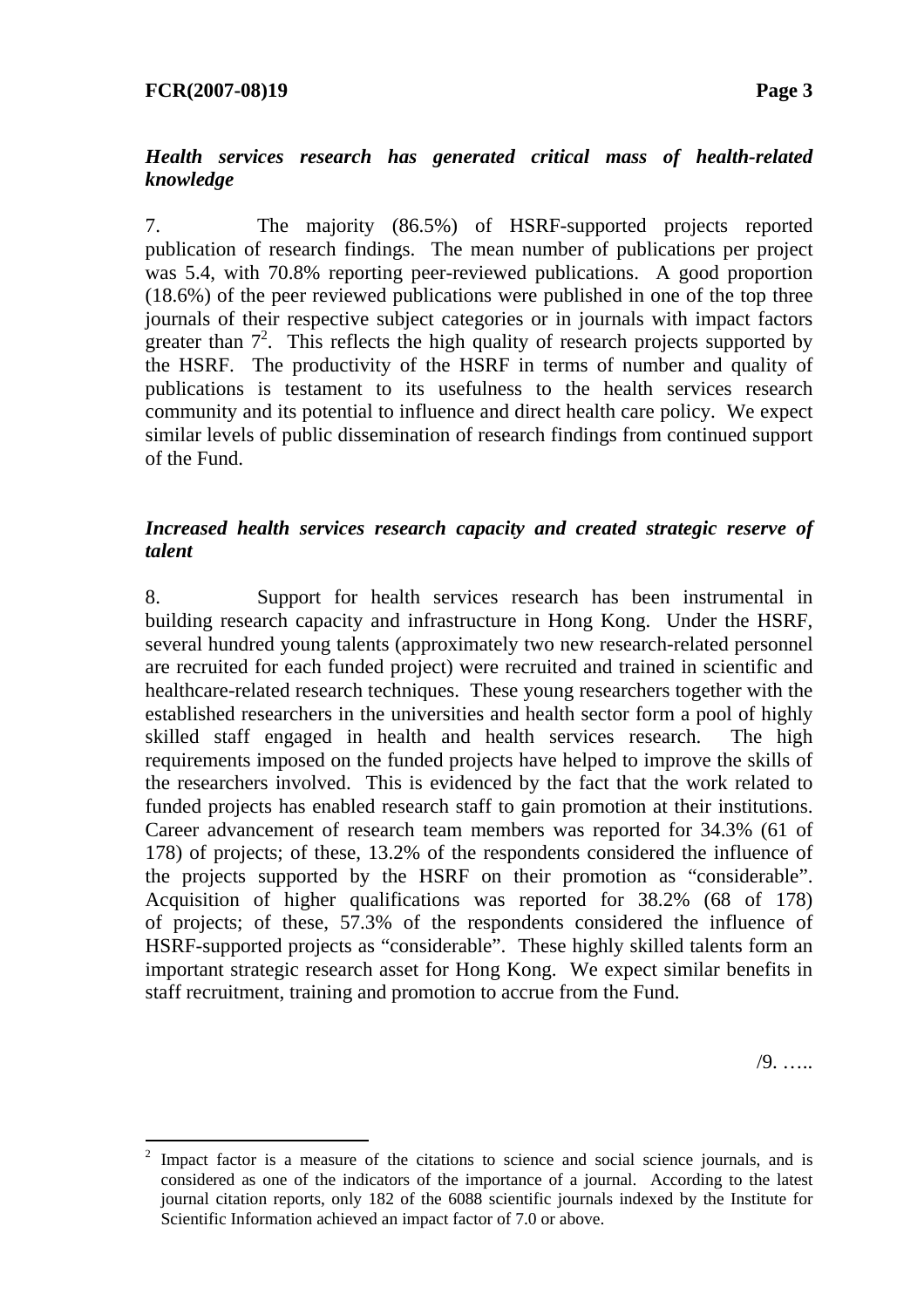9. As an indication of research capacity building, 44.9% (80 of 178) of projects led to subsequent research; of these, 37.4% of the respondents considered the influence of the projects supported by the HSRF on subsequent research as "considerable". In total, there were 115 subsequent research projects worth \$123.0 million stemming from 80 projects funded by HSRF.

# *Health services research offers good value for money*

10. The outputs and outcomes of HSRF-funded research were benchmarked against eight funds of other countries<sup>3</sup>. The HSRF performed comparably with these funds in all payback categories –

|                                                 | <b>Overseas Funds</b> | <b>HSRF</b> |  |
|-------------------------------------------------|-----------------------|-------------|--|
| <b>Knowledge production</b>                     |                       |             |  |
| Projects with publications (%)                  | $78.9\% - 98.2\%$     | 86.5%       |  |
| Publications per project (mean number)          | $3.7 - 5.7$           | 5.4         |  |
| Peer reviewed publications per project (mean    | $0.9 - 4.8$           | 2.1         |  |
| number) [range]                                 | $[0 - 48]$            | $[0 - 14]$  |  |
| Non-peer reviewed publications per project      | $1.7 - 2.4$           | 3.3         |  |
| (mean number)                                   |                       |             |  |
| <b>Research targeting and capacity building</b> |                       |             |  |
| Projects that provided qualifications (%)       | $22.5\% - 60.5\%$     | 38.2%       |  |
| Qualifications per project (mean number)        | $1.0 - 2.2$           | 1.4         |  |
| Projects that generated subsequent research     | $34.6\% - 76.0\%$     | 44.9%       |  |
| (% )                                            |                       |             |  |
| Additional grants per project that generated    | $1.3M - 3.2M$         | 1.5M        |  |
| subsequent research (mean value                 |                       |             |  |
| HK\$ million)                                   |                       |             |  |

/**Overseas** …..

 $\frac{1}{3}$  Alberta's Heritage Foundation for Medical Research (Canada), National Research and Development Programme on Primary/Secondary Care Interface (UK), National Research and Development Programme in the area of Mother and Child Health (UK), NHS R & D implementation methods programme (UK), NHS reactive research programmes (UK), NHMRC public health research project grants (Australia), Health Research Council - Public Health Research (New Zealand), Health Research Council - Biomedical and Clinical Research (New Zealand)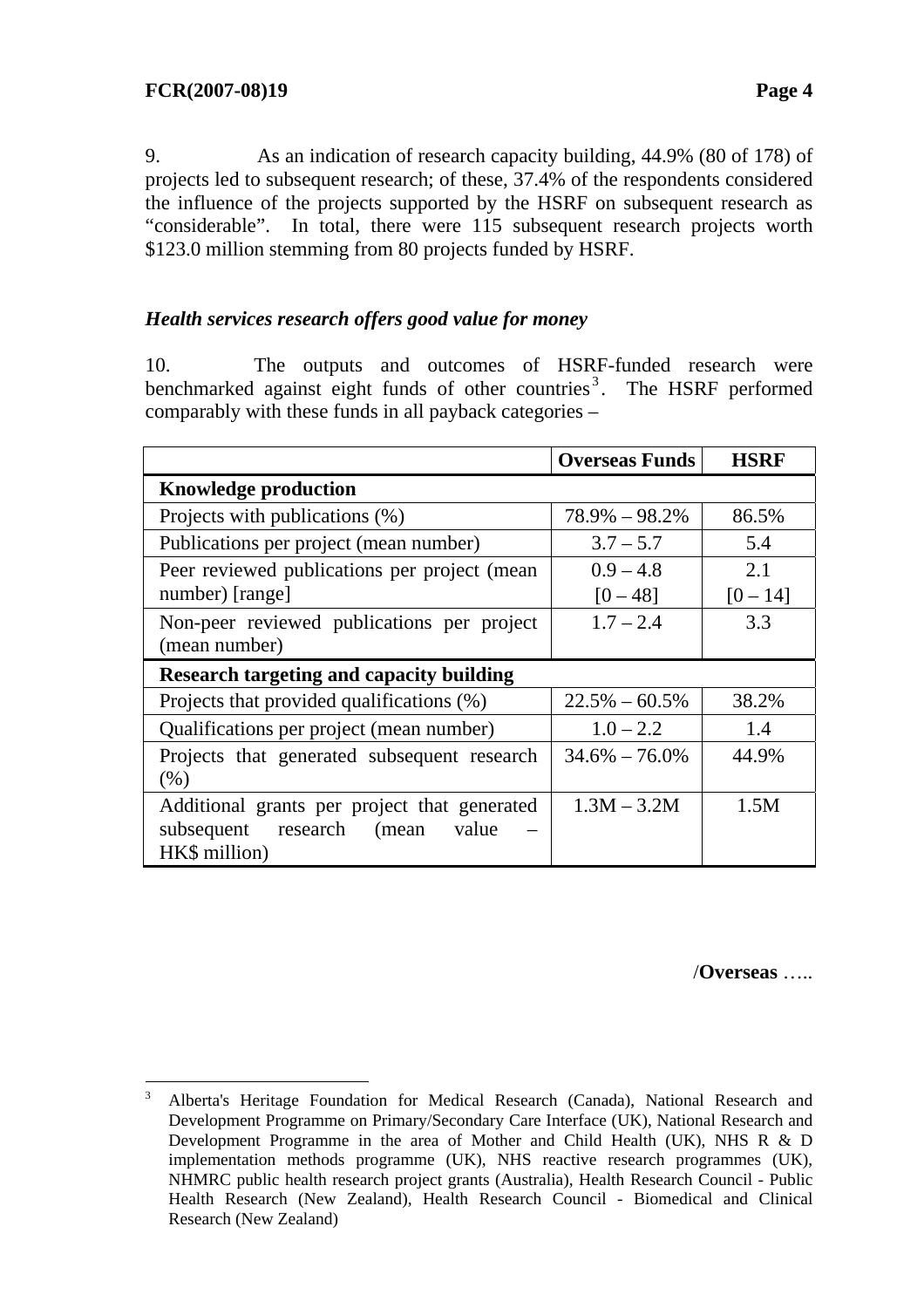|                                                              | <b>Overseas Funds</b> | <b>HSRF</b> |  |
|--------------------------------------------------------------|-----------------------|-------------|--|
| Informing policy and product development/behavioural changes |                       |             |  |
| Projects that led to policy change (%)                       |                       |             |  |
| - Observed                                                   | $16.0\% - 78.0\%$     | 35.4%       |  |
| - Expected                                                   | $53.8\% - 76.2\%$     | 27.8%       |  |
| Projects that led to practice change (%)                     |                       |             |  |
| - Observed                                                   | $26.7\% - 68.4\%$     | 49.4%       |  |
| - Expected                                                   | $44.4\% - 77.3\%$     | 40.0%       |  |
| <b>Health/Health service/Economic benefits</b>               |                       |             |  |
| Projects that led to benefits (%)                            |                       |             |  |
| - Observed                                                   | $23.1\% - 63.5\%$     | 42.1%       |  |
| - Expected                                                   | $50.0\% - 55.0\%$     | 33.0%       |  |

### *Research data represents an important knowledge resource for the health services research community*

11. Research summaries produced from completed projects ("dissemination reports") are uploaded to the website of the Research Fund Secretariat of the HWFB for public access. The dissemination reports are also distributed to about 500 different health-related organisations in Hong Kong (including universities, hospitals and medical clinics, professional societies/colleges and government departments). In order to reach a wider readership, the dissemination reports have been published as Supplements to the Hong Kong Medical Journal since 2006. The research data represents an important knowledge resource for the health services research community in addition to being a public reference database.

# *Anticipated impact of the Fund*

12. Since the establishment of the Fund in 2002, a total of 42 projects focused on the three themes have been supported. Of these, seven have been completed with final reports reviewed by the Grant Review Board. Another six have been completed with final reports submitted for review. Twenty-seven are ongoing and two remain to be started. Of the 27 ongoing projects, 15 have submitted annual progress reports and eight will submit annual progress reports in due course. Four projects of less than 12 months' duration are not required to submit annual progress reports.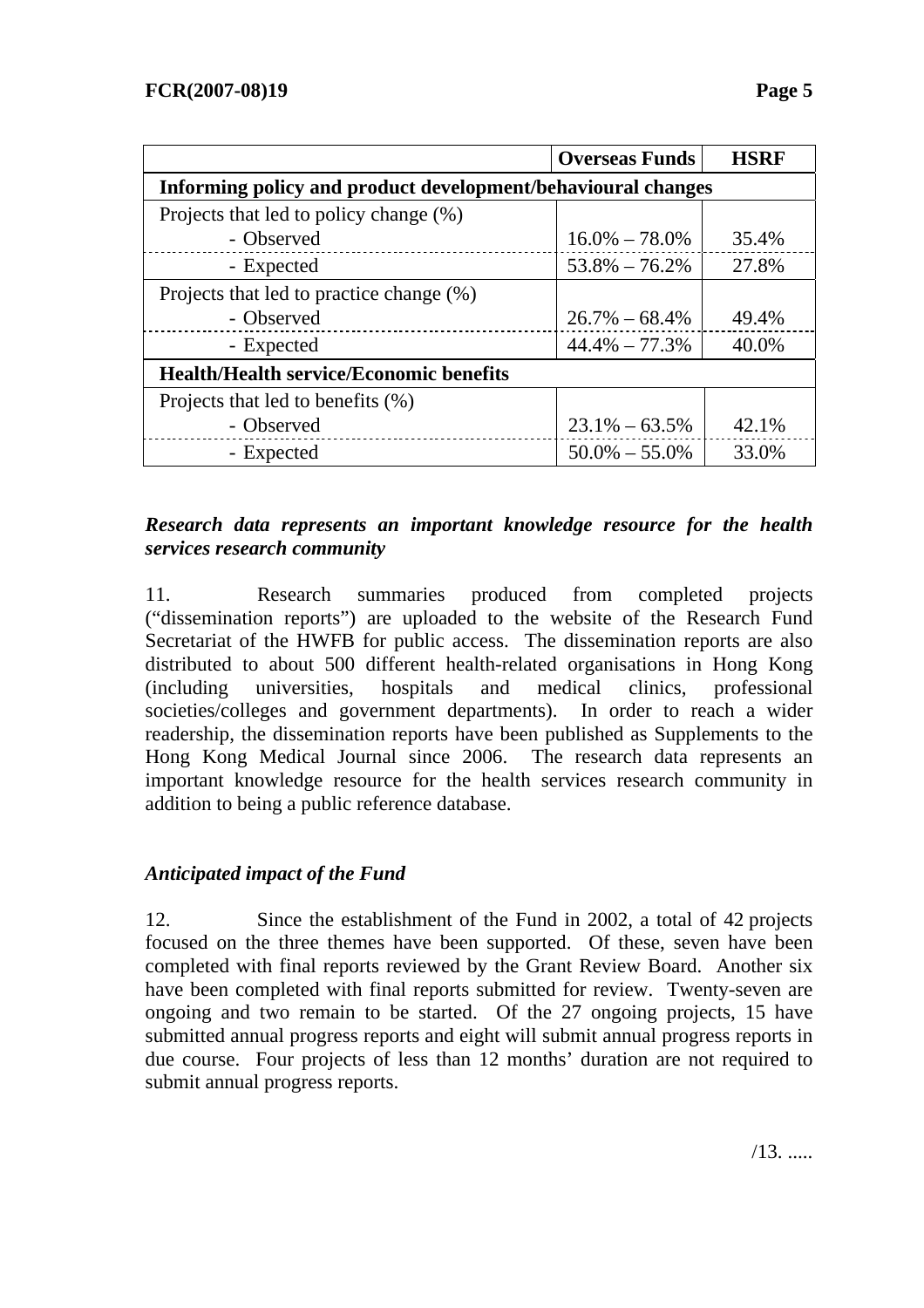13. As mentioned in paragraph 4, the "payback framework" has been adopted for the evaluation of research projects since 2006. This would allow a more comprehensive and informative evaluation that can measure up to international standards. Overseas experience and our local experience with the HSRF showed that it takes years for research findings to demonstrate their value for money, including their impact on health policy or clinical practice. With the small number of completed projects and the relative short period for these new research findings to effect any significant changes, the impact of the Fund has yet to be fully realised. Despite this, the scope of the funded projects suggests that they would positively contribute to improving public health and health services. A brief summary of the selected projects is given below as an illustration of their potential benefits –

- (a) *care for older adults* The local population is ageing rapidly. By 2033, it is estimated that 27% of the Hong Kong citizens will age 65 or above. Health for older adults therefore constitutes one of the major research themes locally. Six different studies with a focus on early detection of dementia in the elderly, the effectiveness of case management for community-dwelling demented elderly, a new form of treatment for stroke, the safety of anaesthesia in the elderly, the effectiveness of exercise promotion, and an analysis of the risk factors for urinary tract symptoms, have the potential to identify treatment and management modalities that will improve health outcome and reduce caregiver burden.
- (b) *care for people with chronic diseases* The proportion of deaths attributed to chronic non-communicable diseases (NCD) have nearly doubled over the past four decades. In 2005, about two third of total deaths in Hong Kong were caused by one of the five major preventable NCD. Several studies have been approved to investigate the prevalence and treatment of chronic pain, the economic burden of diabetes, the applicability of rating scales for heart failure in clinical settings, and the reasons for the reduction in cardiovascular disease. The results of these studies will guide the service planning and delivery to patients with long-term health problems.
- (c) *health services for cancer patients* Cancer has been the leading cause of death in Hong Kong. Several studies have been approved to assess various treatment modalities to improve the quality of life and psychosocical well-being of cancer patients. The studies will increase our understanding of treatment outcomes for patients with cancer and potentially lead to more effective management of these conditions, improved outcomes, and enhanced quality of life.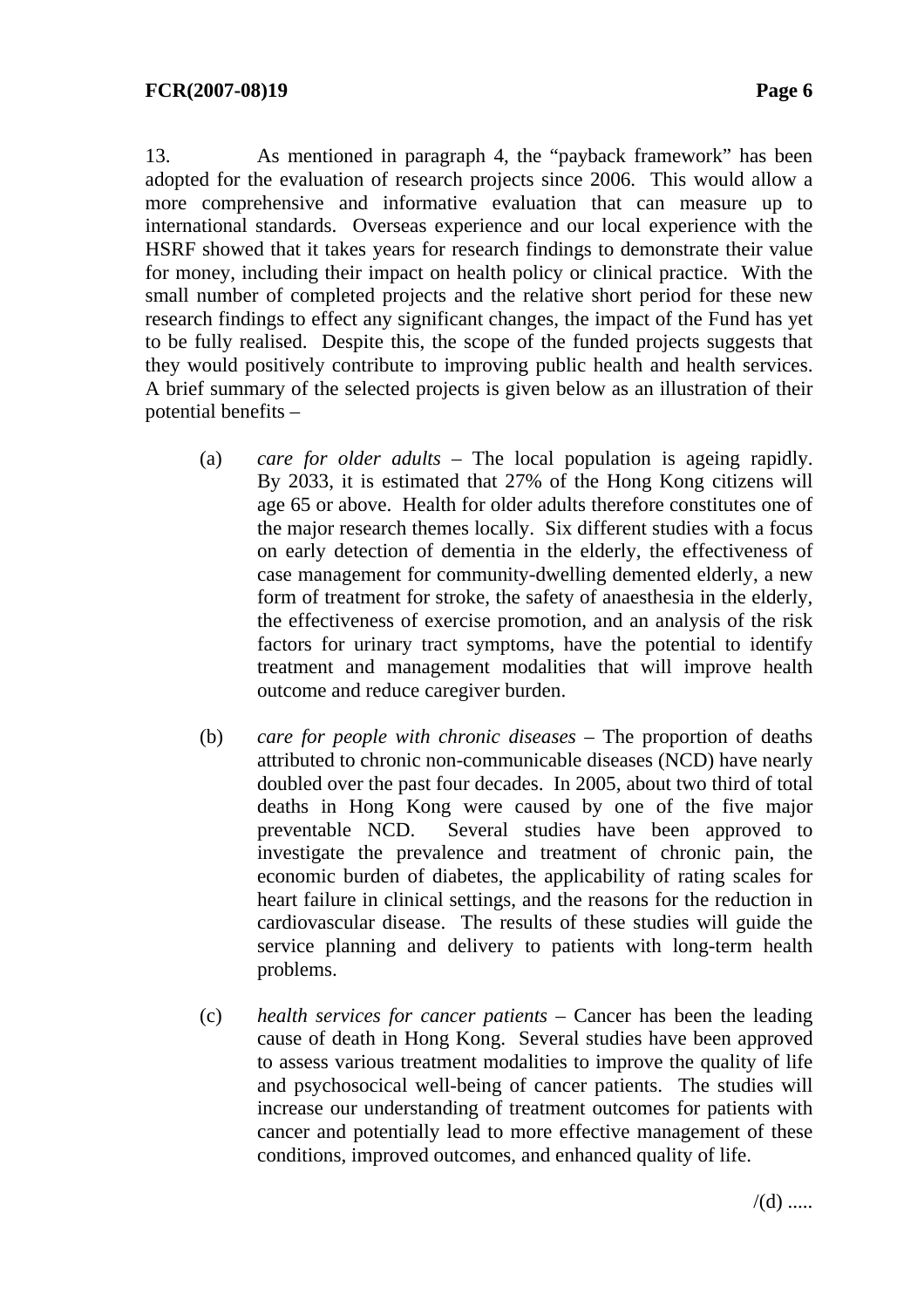- (d) *health policy on exercise* Three studies will examine the effectiveness of various types of exercise. These include the usefulness of a community management model to promote exercise for patients with chronic conditions, the effectiveness of stair climbing, Tai Chi and walking exercise in improving health. These studies will guide the adoption of effective interventions to promote exercise and translate ultimately into a reduction of use of health care facilities and resources.
- (e) *mental health* The burden of disease attributable to mental health problems has been increasing steadily. Seven studies have been supported to look into different facets of mental health problems. These include the mechanism by which self-stigmatisation affects treatment compliance in individuals with mental illness, the prevalence of postpartum depression, interventions to improve nurses' competence in managing people with suicidal ideation, supported employment for individuals with severe mental illness, outcomes of early intervention programs for patients with psychosis, and the effectiveness of two interventions for women subjected to abuse. These studies will potentially guide the clinical and rehabilitation practice for persons with mental illnesses.
- (f) *public health issues* Nine studies will assess the effectiveness of different models of primary health care delivery, the utilisation pattern of oral health services, health care utilisation by the elderly, the prevalence of overweight and obesity, cost-effectiveness of mammography screening, the impact of smoke-free work plan policies on morbidity and mortality, the effect of smoke reduction interventions, cost-effectiveness of influenza vaccination for non-institutional elderly, and the development of a quality-adjusted life years measure. The outcomes of these studies will inform policy makers of the health care needs and methods of evaluation in Hong Kong.
- (g) *Chinese medicine* the Fund also supported two studies investigating the effectiveness of traditional Chinese medicine in the treatment of atopic dermatitis and that of electroacupuncture in relieving chronic neck pain respectively. They will provide insightful information about the use of Chinese medicine.

/*Continuation* .....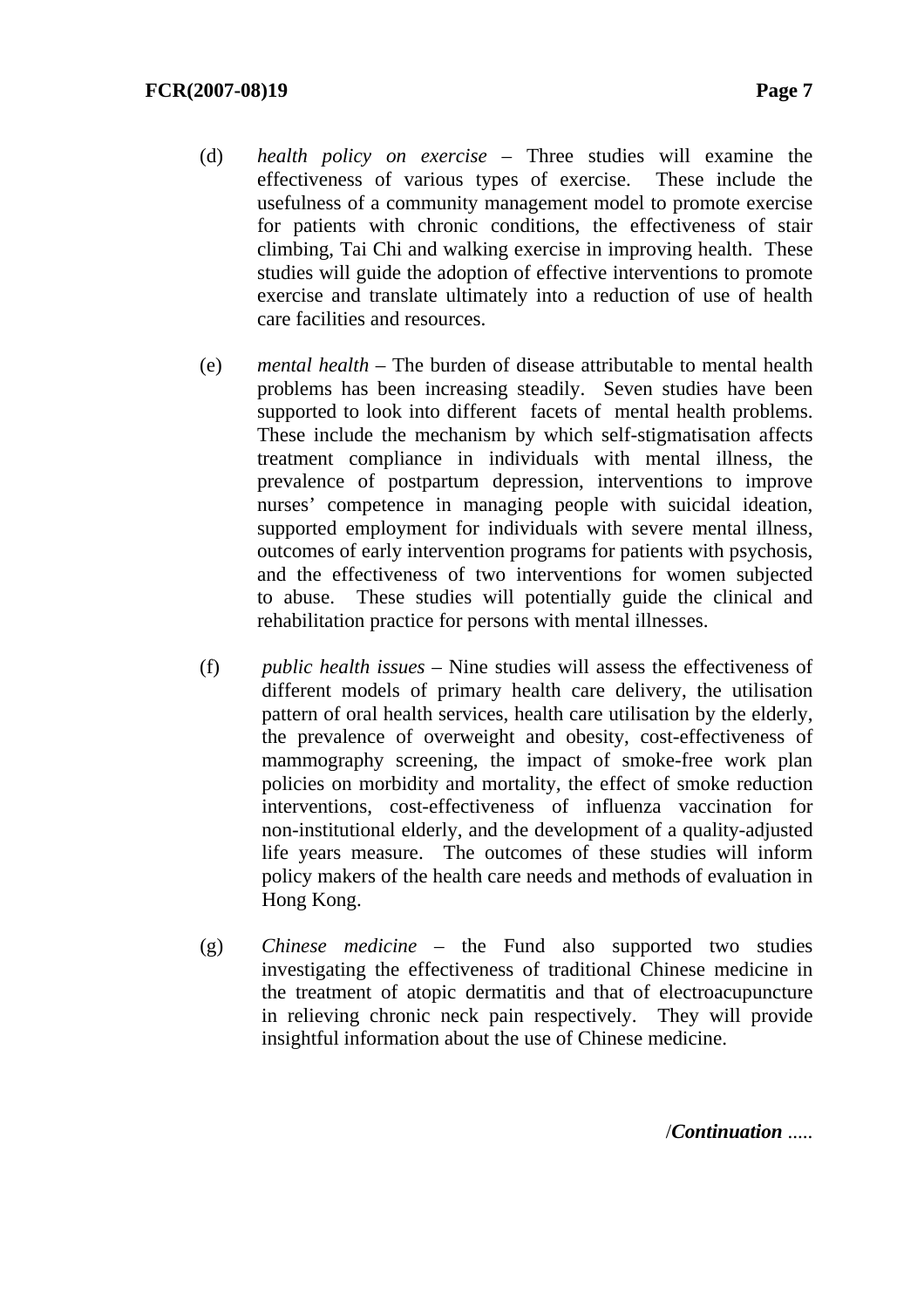### *Continuation of Fund*

14. The Fund calls for application once per year. With the approved commitments of \$10 million in 2002 and \$16 million in 2005, four open calls for applications were issued between 2003 and 2006. Out of 256 applications received, a total of 42 projects worth \$18.75 million have been approved in the first three open calls. The Research Council of the Fund has completed its review of applications from the latest call (closed in November 2006) and has identified 22 applications worthy of support that would require funding of about \$7.7 million. With this commitment, the Fund will be exhausted. There is, therefore, a need to increase the commitment to continue the operation of the Fund. We anticipate that the number of projects supported by the Fund will be rising steadily. Taking this into account, together with the effect of inflation and contingency needs, we estimate that each year the Fund will require around \$10 million to support the approved projects.

15. We expect that all of the 64 projects that applied for funding between 2003 and 2006 and supported by the Fund will have been completed, and the final reports available for review, at the close of 2010. Together they are expected to generate a wide range of important outcomes and outputs. As a critical mass of evidence is required before thorough qualitative and quantitative assessment of the impact of the Fund can be conducted, we are planning to conduct an evaluation in 2011. Apart from demonstrating the impact of these projects, the evaluation will also identify the best approach to support health services research in future.

# **FINANCIAL IMPLICATIONS**

16. We propose to increase the approved commitment by \$50 million from \$26 million to \$76 million, so as to allow the Fund to issue a further five rounds of applications from 2007 to 2011.

### **PUBLIC CONSULTATION**

17. On 1 June 2007, we sought the Legislative Council Panel on Health Services' support for increasing the Fund's commitment by \$40 million. Members noted the importance of health-related research and unanimously supported the proposal of increasing the commitment of the Fund. They further suggested that the funding commitment should be increased from its originally proposed \$40 million to \$50 million to take into account the effect of inflation over the next five years. We accepted Members' proposal and now propose to increase the Fund's commitment by \$50 million, which will enable us to cater for contingencies and an anticipated increase in the number of projects supported.

### /**BACKGROUND** .....